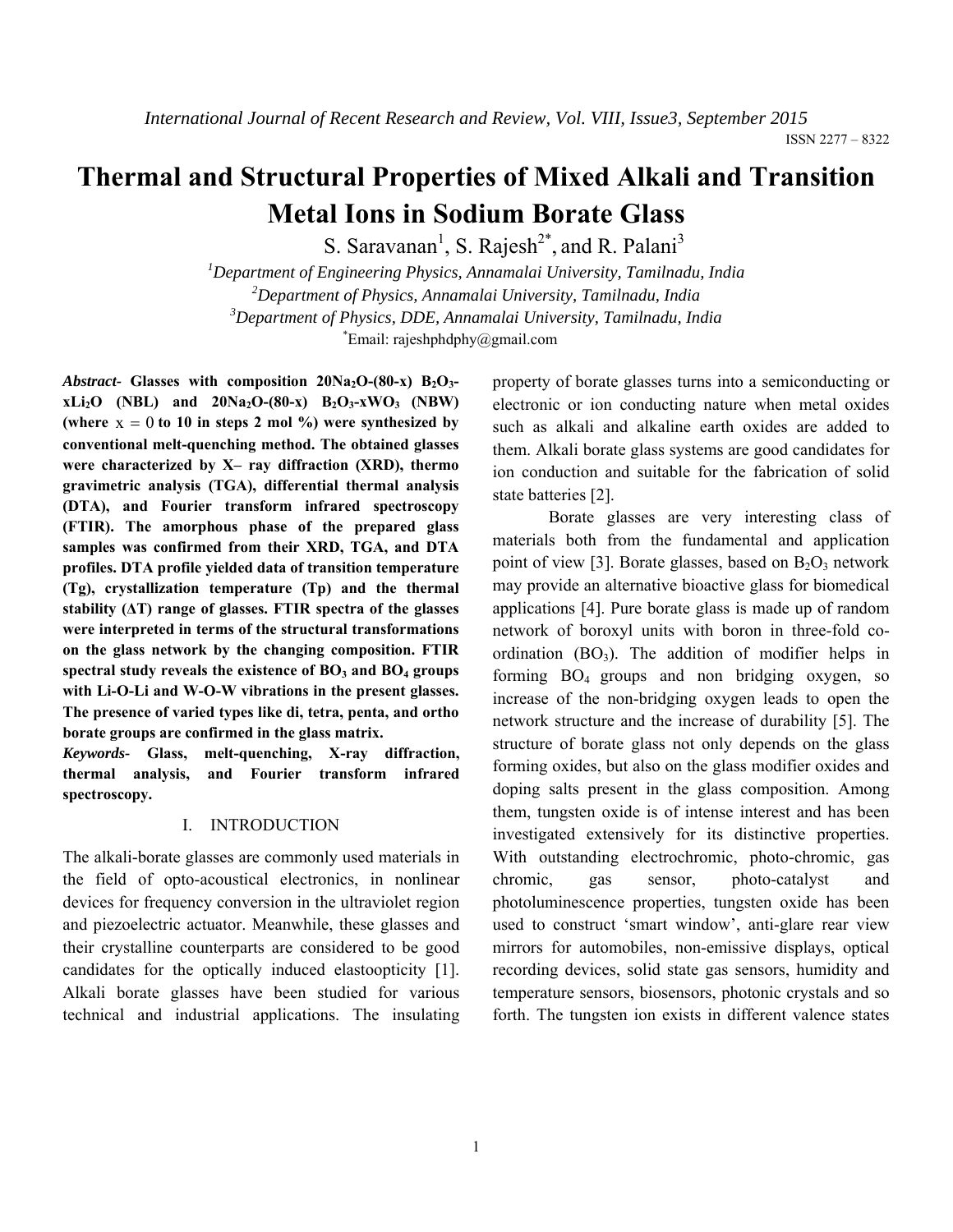$W^{6+}$ ,  $W^{5+}$ ,  $W^{4+}$ , etc. Hence its doping can affect the structure and optical properties of host glasses [6]. Doping of materials with lithium ion is technologically very significant. It is important in preparation of optical waveguides and other optoelectronic elements [7]. Borate glasses containing Li<sup>+</sup> have been extensively studied due to their technological applications as solid electrolyte in electrochemical devices such as batteries [8]. Fourier transform infrared (FTIR) technique is one of the most sought spectroscopic investigations to probe the structural units present in the glass matrix. To the best of our knowledge, there are no detailed reports on thermal and structural studies on mixed alkali and transition metal ion sodium borate glasses. In the present paper  $20Na<sub>2</sub>O (80-x)$  B<sub>2</sub>O<sub>3</sub>-xLi<sub>2</sub>O and 20Na<sub>2</sub>O-(80-x) B<sub>2</sub>O<sub>3</sub>-xWO<sub>3</sub> (where  $x = 0$  to 10 in steps of 2 mol %), glasses are undertaken by using various thermal and spectroscopic techniques to get comprehensive view.

## II. MATERIALS AND METHODS

#### *A) Glass Preparation*

The multicomposition sodium borate glass system of  $20Na_2O-(80-x)B_2O_3-xLi_2O$  and  $20Na_2O-(80-x)B_2O_3$  $xWO_3$  (where  $x = 0$  to 10 in steps of 2 mol %), were synthesised by conventional high temperature melt quenching techniques. The Nomenclature of prepared glass samples are listed in Table I. All starting oxide powder materials are in the range of 99.9% purity, were properly weighed  $(+0.0001g$  accuracy) and thoroughly mixed before melted in a closed-lid alumina crucible inside an electrical furnace for an hour at 1053 K. The melt was then rapidly cast into a preheated copper plate mould (at 623 K) and subsequently annealed in the second furnace at 573 K for 2 h in order to remove thermal strains in the glass. At the end of the annealing process the glasses were allowed to cool down naturally to room temperature and polished for thermal and FTIR measurements. The obtained glasses were confirmed bubble-free, homogenous and transparent, in a circular glass disc shape with dimension of 10 mm diameter and 6 mm thickness.

#### Table I

| Nomenclature       | Composition in<br>mol $\%$ | Remarks                                   |  |
|--------------------|----------------------------|-------------------------------------------|--|
| $Na2O - B2O3$      | $Na2O - B2O3$              |                                           |  |
| NB                 | 20-80                      |                                           |  |
| $Na2O - B2O3 -$    | $Na2O - B2O3 -$            |                                           |  |
| Li <sub>2</sub> O  | Li <sub>2</sub> O          | Mol % of Na <sub>2</sub> O is<br>constant |  |
| NBL 1              | 20-78-02                   |                                           |  |
| NBL <sub>2</sub>   | 20-76-04                   |                                           |  |
| NBL <sub>3</sub>   | 20-74-06                   |                                           |  |
| NBL4               | 20-72-08                   |                                           |  |
| NBL 5              | $20 - 70 - 10$             |                                           |  |
| $Na_2O - B_2O_3 -$ | $Na2O - B2O3 -$            |                                           |  |
| WO <sub>3</sub>    | WO <sub>3</sub>            |                                           |  |
| NBW 1              | 20-78-02                   | Mol % of Na <sub>2</sub> O is<br>constant |  |
| NBW 2              | 20-76-04                   |                                           |  |
| NBW <sub>3</sub>   | $20 - 74 - 06$             |                                           |  |
| NBW 4              | $20 - 72 - 08$             |                                           |  |
| NBW 5              | $20 - 70 - 10$             |                                           |  |

### *B) X-ray Diffraction*

In general, the glassy nature of the obtained glass could be confirmed by crystallographic and thermal analysis. The crystallization of the glass was determined in powder form through X-ray diffraction (XRD) analysis on a Model: PW3040/60 X'pert PRO, X-ray diffractometer at a range of  $2\theta = (10-80^\circ)$  utilizing Cu-Ka  $(1.5406 \text{ A}^\circ)$ radiation with an applied voltage of 40 KV and 30 mA anode current at a rate of  $2^{\circ}$  / min<sup>-1</sup>, with a resolution of 0.001º.

### *C) Thermal analysis*

In thermal study, a Model: NETZSCH STA 449F3 jupiter analyzer with heating rate of 20 K min<sup>-1</sup> in the temperature range of 20-1000 °C, under  $N_2$  gas ambient was used. The glass transition temperatures (Tg) were taken as the inflection point of the endothermic change of the calorimetric signal. Crystallization onset temperatures  $(T_P)$  were specified as the beginning of the reaction where the crystallization first starts and peak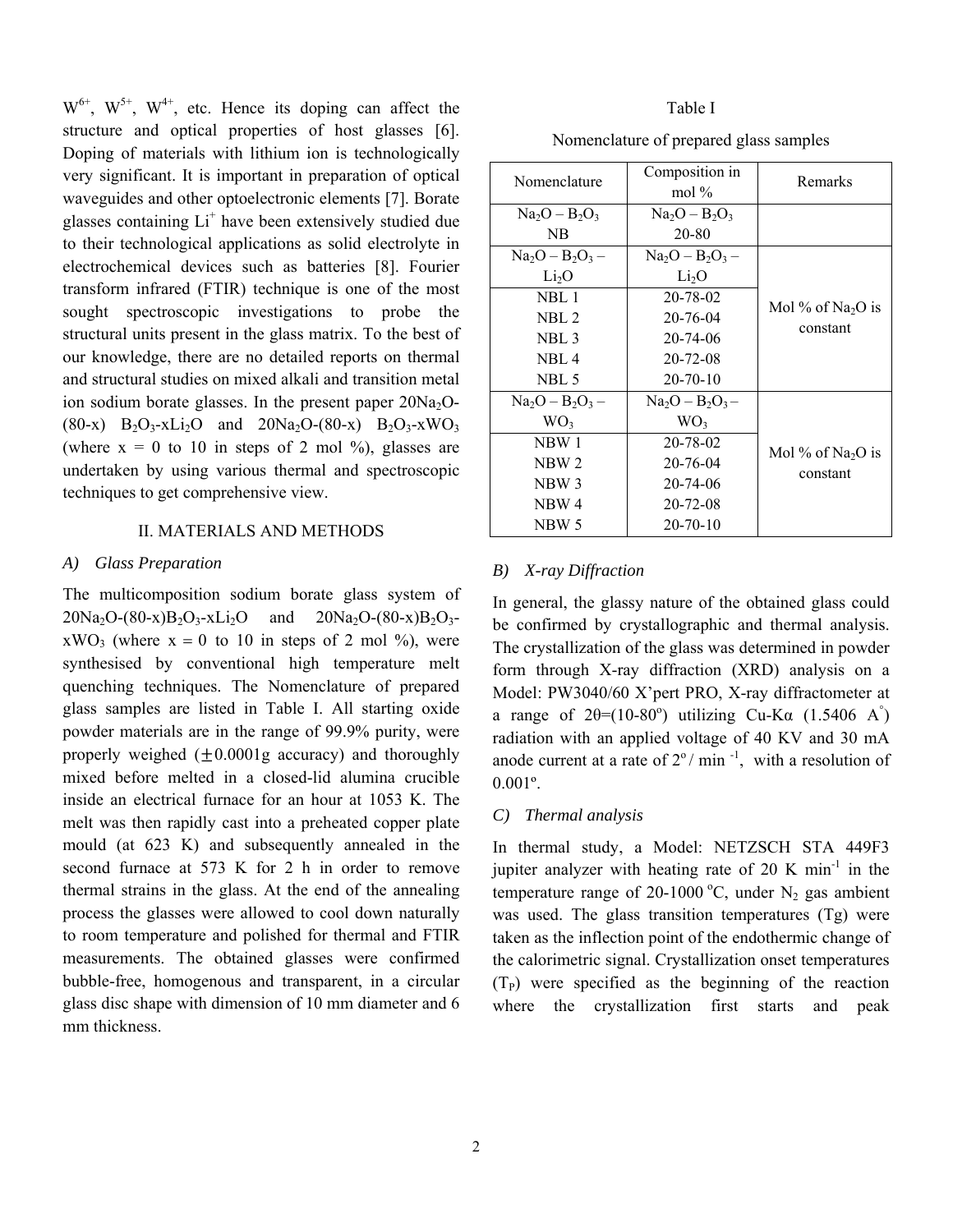temperatures represent the maximum value of the exothermic.

The thermal stability of glasses can be described by  $\Delta T$ , which is defined as

$$
\Delta T = Tp - Tg \qquad \qquad \dots (1)
$$

Where  $\Delta T$  gives the information about the devitrification tendency of the glasses. The difference between the glass transition temperature and the first exothermic peak onset crystallization temperature, ΔT, has been commonly used as a rough criterion of the glass thermal stability against devitrification.

## *D) Fourier transform infrared spectroscopy*

In order to reveal the structural of the glass network, room temperature Fourier transform infrared measurement has been performed with a Model: Bruker Optik GmbH, TENSOR 27, utilizing Middle-infrared light (MIR) excitation Source within the range of 400-  $4000 \text{ cm}^{-1}$  using the KBr pellet technique. For each spectrum 64 scans were made and the spectral resolution of  $4 \text{ cm}^{-1}$ .

## III. RESULTS AND DISCUSSION

X-ray diffraction profile of NB, NBL, and NBW glass sample (Fig. 1) shows no continuous or discrete sharp peak but exhibit broad halo, with reflects the characteristics of amorphous glass structure. This concludes the absence of long range atomic arrangement or three dimensional network periodicity in fabricated glass.



 Fig. 1. XRD profile of glass samples of NB, NBL, and NBW at room temperature.

The TGA and DTA profile of the prepared glasses of NB, NBL, and NBW are shown in the Figs. 2-4. The TGA profile has shown only considerable weight loss which is less than of 20%. Meanwhile from the DTA, profile of the host glass (Figs 3-4), three important temperatures; glass transition temperature (Tg), crystallization temperature (Tp) and melting temperature (Tm) were identified. The glass transition temperature (Tg) is one of the basic characterizing properties of the glass and it confirms the amorphous nature of the glass as XRD [9]. Table II listed out some of the obtained physical quantities value of the host glass.



Fig. 2. TGA profile of for NB, NBL and NBW glasses at 20 °C / min heating rate.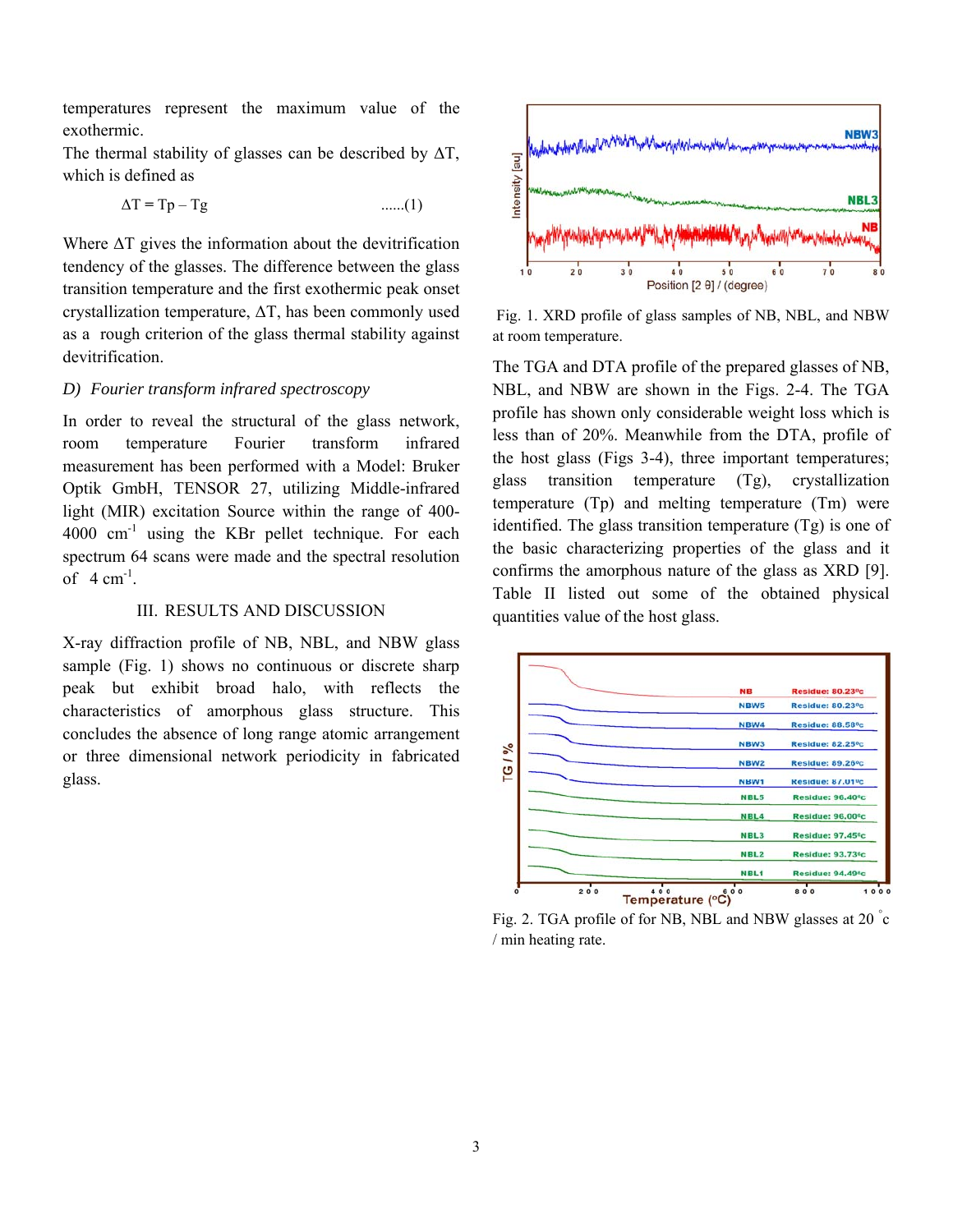## Table II

Values of glass transition temperature (Tg), crystallization peak temperature (Tp), melting temperature (Tm) and thermal stability  $(ΔT)$  of various glass samples.

| <b>Glass</b>     | <b>Glass transition</b> | <b>Crystallization peak</b> | <b>Melting</b> | <b>Thermal</b> |
|------------------|-------------------------|-----------------------------|----------------|----------------|
| <b>Samples</b>   | temperature             | temperature                 | temperature    | stability      |
| label            | Tg / $^{\circ}$ c       | Tp / °c                     | Tm $/$ °c      | $\Delta T / C$ |
|                  |                         |                             |                |                |
| <b>NB</b>        | 308                     | 568                         | 768            | 260            |
|                  |                         |                             |                |                |
| NBL <sub>1</sub> | 310                     | 601                         | 732            | 291            |
| NBL <sub>2</sub> | 319                     | 640                         | 715            | 321            |
| NBL <sub>3</sub> | 323                     | 645                         | 732            | 322            |
| NBL <sub>4</sub> | 329                     | 650                         | 746            | 321            |
| NBL <sub>5</sub> | 334                     | 656                         | 755            | 322            |
|                  |                         |                             |                |                |
| NBW <sub>1</sub> | 312                     | 594                         | 742            | 282            |
| NBW <sub>2</sub> | 337                     | 598                         | 747            | 261            |
| NBW <sub>3</sub> | 342                     | 609                         | 751            | 267            |
| NBW <sub>4</sub> | 351                     | 612                         | 757            | 261            |
| NBW <sub>5</sub> | 356                     | 621                         | 762            | 265            |



Fig. 3. DTA profile of NB and NBL glasses at 20 °c/ min heating rate.



Figure 4. DTA profile of NB and NBW glasses at 20 °c/ min heating rate.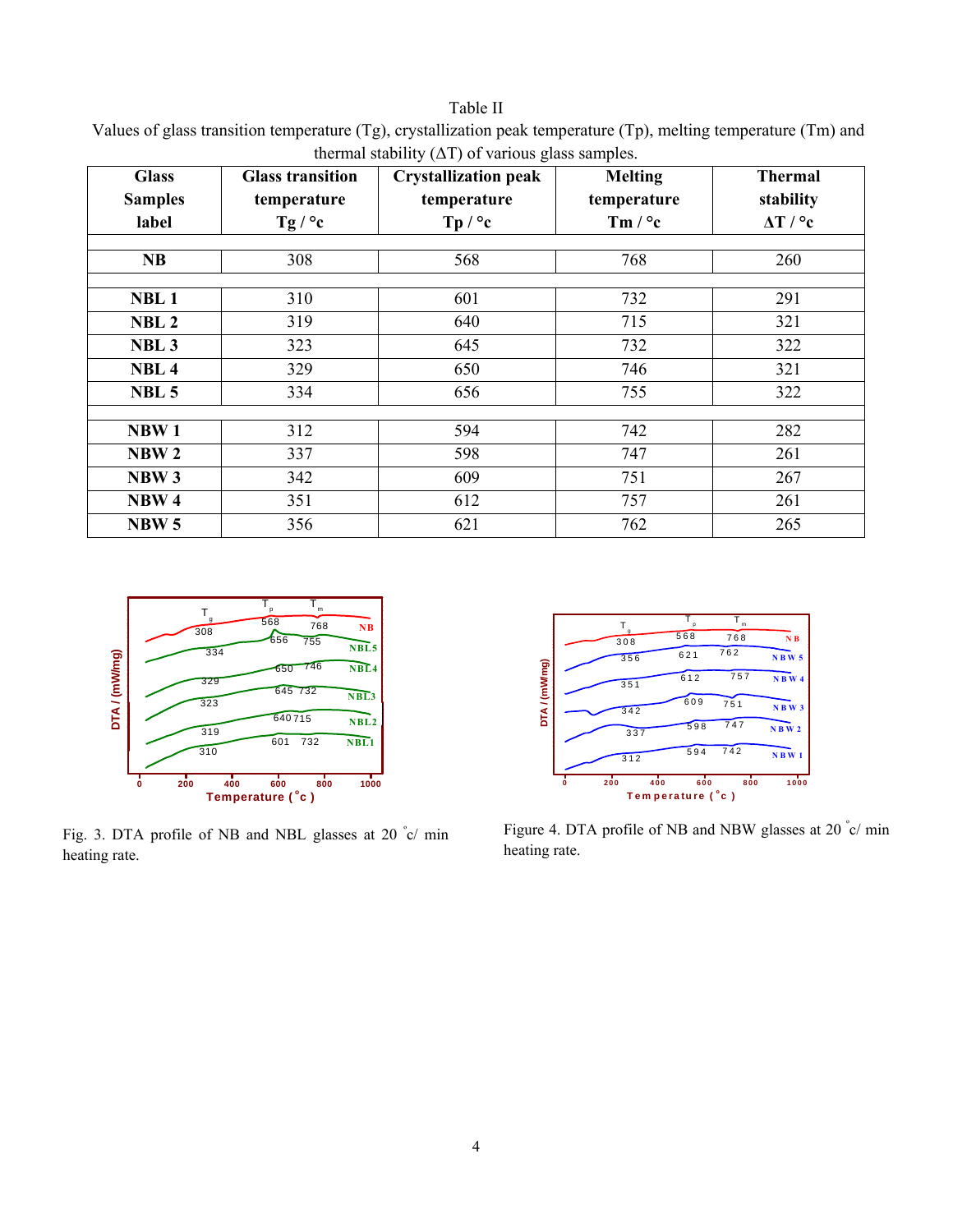From the table II it is seen that all the value of  $T_g$ ,  $T_p$  and  $T_m$  are increases with the doping of  $Li_2O$  and  $WO_3$  content in sodium borate glass system. From the DTA scans, it is also observed that the lack of sharp endothermic and exothermic peaks evidently specify the formation of homogeneous glass. The change in the glass transition temperature  $T_g$  clearly shows that doping of  $Li_2O$  and  $WO_3$ affects the glass structure. Specifically an increase in  $T_g$ with the addition of  $Li<sub>2</sub>O$  and WO<sub>3</sub> contents indicates increase in the rigidity of the glass network (Table 2). The analysis of these results indicates the increase in  $T_g$  with the addition of  $Li<sub>2</sub>O$  and WO<sub>3</sub> content might be associated with the augmented cross-link density of various microstructural groups and closeness of their packing [10]. Further, it has been known from the literature of the glasses that when a higher cross- link density of cation is replaced by a cation of lower cross- link density,  $T_{g}$  of respective glasses should decrease [11,12]. But in the present case this behavior was not observed. This could be due to the difference in cross-link densities of  $Li<sub>2</sub>O$  and  $WO<sub>3</sub>$ . Therefore, the increase in T<sub>g</sub> may be ascribed to the higher bond strength of B-O ( $\approx$  808.8 KJ mol<sup>-1</sup>) and W-O  $(\approx 672 \text{ KJ mol}^{-1})$  in comparison with the bond strengths of Na-O ( $\approx$  270 KJ mol<sup>-1</sup>) and Li-O ( $\approx$  322 KJ mol<sup>-1</sup>) [13,14]. The  $T_g$  is also a measure of strength of the glasses [15]. The thermally stable glasses will have closed packed structure, whereas thermally unstable glasses will have packed structure [16]. The width of the glass transition region,  $\Delta T$ , is a measure of stability of glasses [17]. Similarly, the observed increase in  $T_{\rm g}$ , for glasses that are studied which is due to the destruction of non- bridging oxygen atoms (NBO) [18]. From this it is concluded that the strength of the glasses are increase with the doping of  $Li<sub>2</sub>O$  and WO<sub>3</sub> contents in sodium borate glass systems. From the above table it is also found that the thermal stability of glasses tends to increase with doping of  $Li<sub>2</sub>O$  or WO<sub>3</sub> content. This increasing trend of ∆T suggests that the chemical bond strength of Li-O and W-O bonds in the glasses is stronger than that of B-O bonds [19]. The higher values of  $\Delta T$  correspond to delay in nucleation and thus, provide wider processing window for a glass composition to attain maximum densification. In the present study, increasing tungsten content in glasses decreases the value of  $\Delta T$ , thus implying towards degradation in sintering behavior of glasses [20]. The thermal stability criterion ∆T of glasses is larger than 100°C, indicating that these glasses have good thermal stability and can easily be obtained in bulk forms [21]. The larger  $\Delta T$  obtained for NBL glass has more thermal stability than NBW glass.

 The FTIR transmittance spectra of NB, NBL, and NBW glasses were recorded over the range of 400-4000  $cm<sup>-1</sup>$  and are shown in Fig. 5. The obtained transmission band and their assignments are summarized in Tables III-IV.

The following informations are required for structural analysis of oxide glasses [22]:

- 1) Type of the bridging bonds of oxygen which link the coordination polyhedra of framework and the composition of chemical in homogeneities in the structure of glass;
- 2) The coordination number of the compound with respect to oxygen, especially of network formers;
- 3) The change in oxygen bonds of the framework, induced by the cation modifiers which combine with those bonds.

Moreover, the FTIR spectroscopy of borate containing compounds has vibrational modes mainly active in three infrared spectral regions [23,24]:

- (i) The first group of bands occurring at 1200 1600 cm–  $<sup>1</sup>$  is due to asymmetric stretching relaxation of the B-O</sup> bond of trigonal  $BO_3$  units;
- (ii) The second group occurs at 800 1200  $\text{cm}^{-1}$  is due to B-O bond stretching of the tetrahedral  $BO<sub>4</sub>$  units;
- (iii) The third group occurring at around  $700 \text{ cm}^{-1}$  is due to bending of B-O-B linkages in the borate networks.

 In the studied glasses of NB, NBL and NBW, FTIR bands assignments have been revealed as follows:

The weak bands around  $434-472$  cm<sup>-1</sup> are assigned to the vibrations of Li cations through glass network which are attributed to Li-O-Li bonds [25]. The band 472-478 cm- $\frac{1}{2}$  can be attributed to O-B-O bond bending vibrations [2]. The band  $532 - 555$  cm<sup>-1</sup> may be due to vibrations of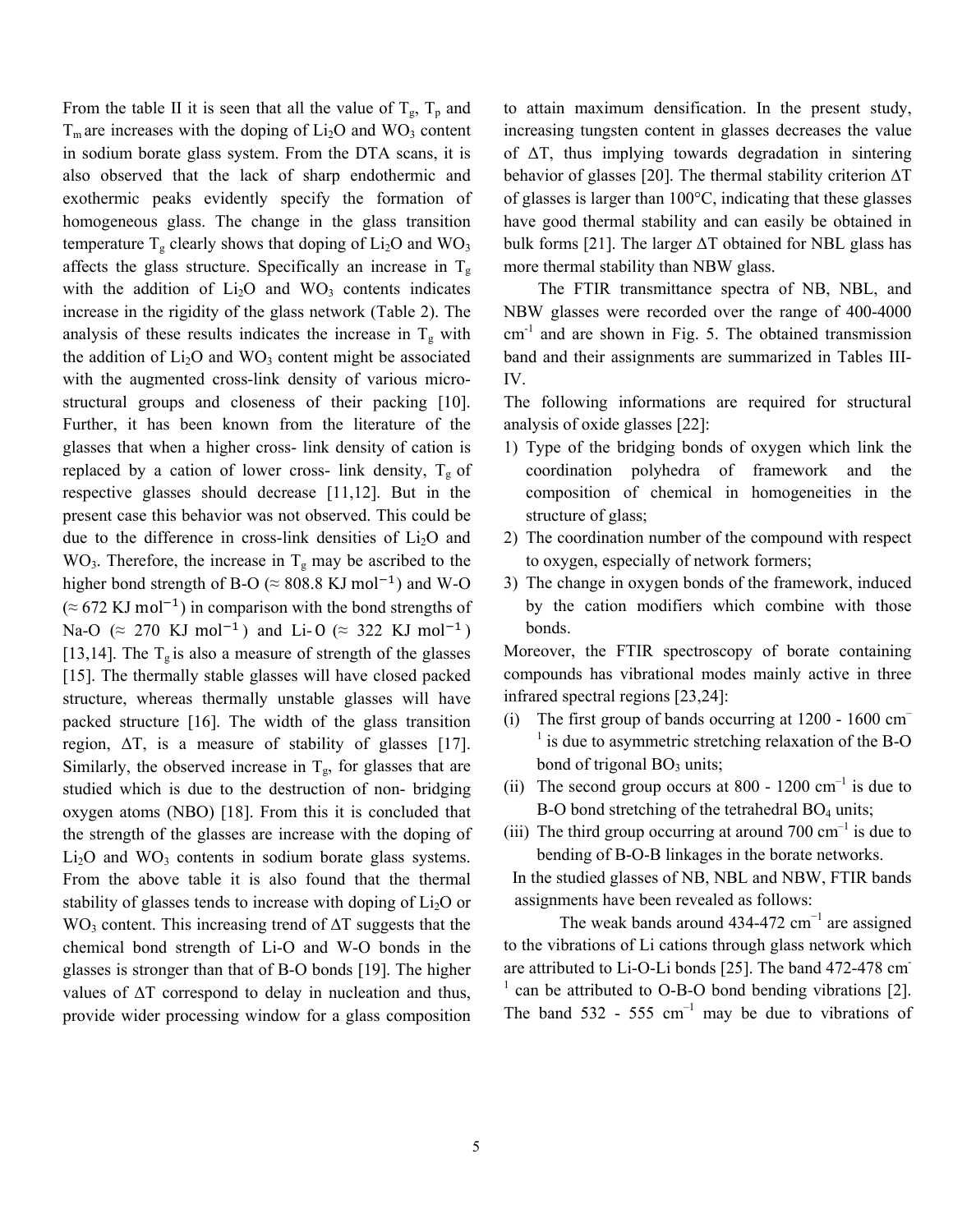sodium cations through the glass network. The band 692 -  $702 \text{ cm}^{-1}$  can be attributed to B-O-B bond bending vibrations of bridging oxygen atoms [26]. The present FTIR spectra showed non-existance of band at 806 cm<sup>-1</sup>, which reveals the absence of boroxol rings in glasses and hence it consists of only  $BO_3$  and  $BO_4$  groups [24]. The peaks at  $926-929$  cm<sup>-1</sup> are assigned to the stretching vibrations of W-O and W=O bonds associated with  $WO_4$ and  $WO<sub>6</sub> units$ , respectively [27]. The bands 917-1022 cm  $1$  can be attributed to B-O stretching vibrations of BO<sub>4</sub> tetrahedra units [28]. The band that appears around 1034  $cm^{-1}$  is assigned to stretching vibrations of B-O bonds in BO4 units from tri, tetra and penta borate groups [25]. The bands at 1159-1163 cm<sup>-1</sup> attributed to the vibrations of  $BO<sub>4</sub>$ tetrahedra units. The band in the region  $1329-1423$  cm<sup>-1</sup> are attributed to the stretching vibrations of the B-O of trigonal  $(BO<sub>3</sub>)<sup>3</sup>$  units in metaborates, pyroborates and orthoborates groups [28]. The bands from  $1624-3847$  cm<sup>-1</sup> are attributed to O-H bending that give rise to absorption in this region and the possibility of some adsorbed water [26].

In sodium borate glasses there are three types of structural groupings; namely boroxol rings, tetraborate units and diborate units. All of these groups share two distinct types of boron configurations;  $BO_3$  triangles and  $BO_4$  tetrahedra with bridging oxygen ions for each type. In high-sodium borate glasses (20 mol% of Na<sub>2</sub>O), tetraborate groups are

partially rearranged, and one  $Na<sub>2</sub>O$  forms two diborate units at the expense of a tetraborate unit, As a result, one Na<sub>2</sub>O forms two BO<sub>4</sub> units, which makes the network structure three-dimensional [29,30]. The positive deviation in glass transition temperature is explained due to the increase in cross link density, hence increase in Tg when compared with the end members. The  $Li<sup>+</sup>$  and  $Na<sup>+</sup>$  ion organized the structural arrangement of the planar  $BO<sub>4</sub>$ units slightly and favors the destruction of non-bridging oxygen in glass system. The destruction of non-bridging oxygen units cause the polymerization of the oxide network.



Fig. 5. FTIR spectra of NB, NBW and NBL glasses

| <b>Glass samples</b><br>label | Band position / $cm-1$                                                      | <b>Band assignment</b>                                                            |
|-------------------------------|-----------------------------------------------------------------------------|-----------------------------------------------------------------------------------|
| NB                            | 472, 555, 692, 785, 929, 1030, 1079,<br>1159, 1329, 1417, 1680, 3234, 3394  | $457 - 472$ cm <sup>-1</sup><br>Vibrations of Li cation.                          |
| NBL1                          | 469, 532, 694, 929, 1034, 1223, 1385,                                       | 532-555 cm <sup>-1</sup><br>Vibration of alkali Na cation.                        |
|                               | 1627, 2316, 2403, 3432, 3729                                                |                                                                                   |
| NBL <sub>2</sub>              | 459, 520, 696, 931, 1022, 1228, 1367,<br>1631, 2314, 2407, 3440, 3729, 3845 | 692-702 $cm^{-1}$<br>Bending vibrations of B-O linkages in the<br>borate network. |
| NBL <sub>3</sub>              | 440, 532, 696, 1022, 1367, 1627 2378<br>2894 3434 3731 3847                 | 917-1022 $cm^{-1}$<br>$B-O$ Stretching vibrations of $BO4$                        |
| NBL <sub>4</sub>              | 457, 528, 702, 943, 1005, 1361, 1624,<br>1708, 2316, 2407, 3434, 3731       | tetrahedra.                                                                       |

Table III FTIR bands assignment of Li<sup>+</sup> doped NB glass samples.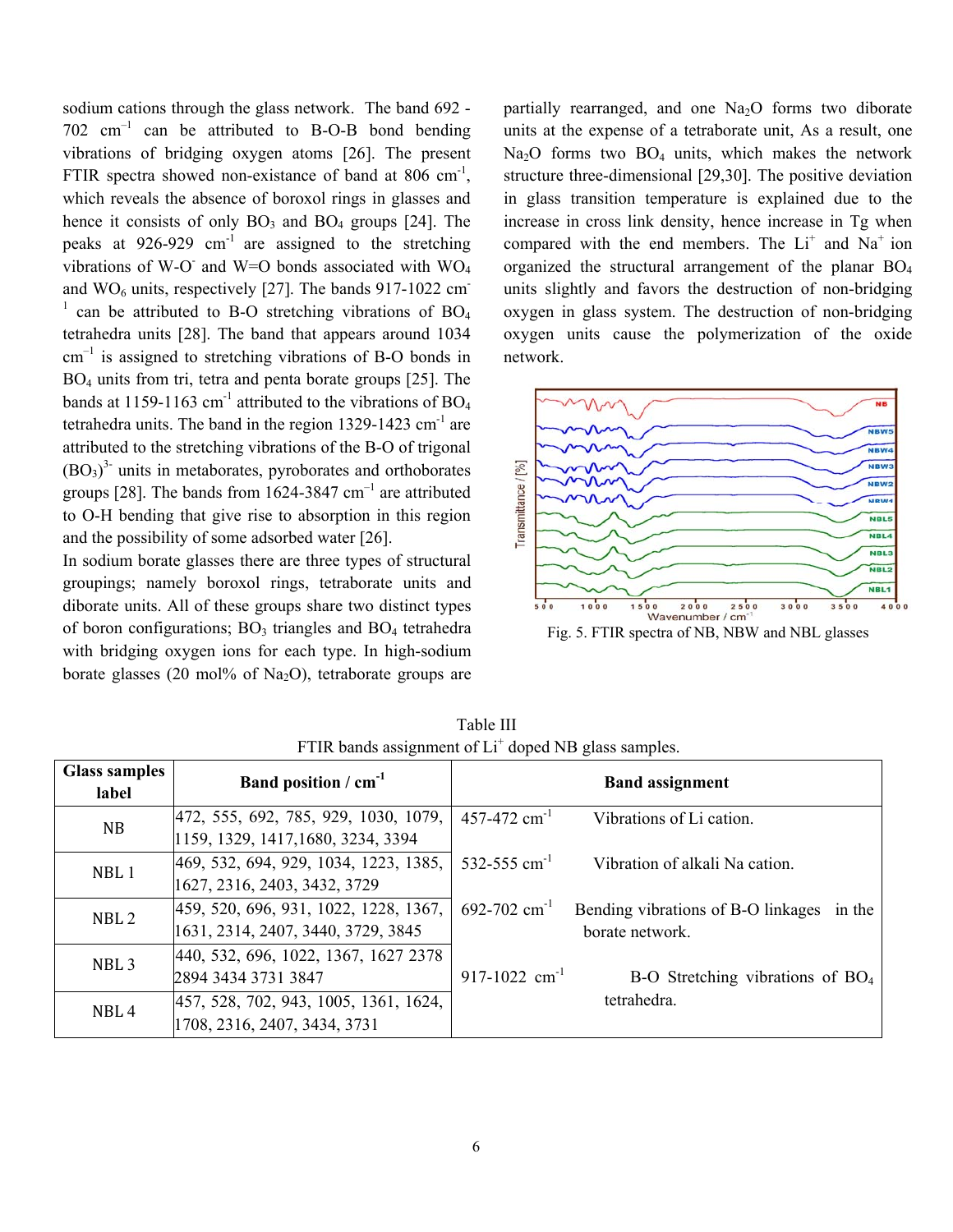|       |                                                                      | $\sim$ 1034 cm <sup>-1</sup>   | Stretching vibration of the BO structural<br>units. |
|-------|----------------------------------------------------------------------|--------------------------------|-----------------------------------------------------|
| NBL 5 | $ 434, 532, 706, 944, 1005, 1361, 1629,  $<br>1714, 2316, 3432, 3731 | ~1367 cm <sup>-1</sup>         | Vibration due to triangular $(BO_3)^3$<br>groups.   |
|       |                                                                      | $1624 - 3847$ cm <sup>-1</sup> | H-O-H Bending vibrations.                           |

**Glass samples label**  Band position / cm<sup>-1</sup> and assignment NB 472,555, 692, 785, 929, 1030, 1079,1159, 1329, 1417, 1680, 3234, 3394  $472-478$  cm<sup>-1</sup> Bending vibration of O-B-O bond. 551-557  $cm<sup>-1</sup>$  Vibrations of Na cation.  $690-785$  cm<sup>-1</sup> Bending vibrations of B-O linkages in the borate network. 926–929 cm<sup>-1</sup> Stretching vibrations of W–O<sup>–</sup> and W=O bonds in tetrahedral [WO4] units or octahedral  $[WO<sub>6</sub>]$  units. 1030-1088 cm<sup>-1</sup> Stretching vibrations of B-O bonds in BO<sub>4</sub> units from tri, tetra and penta borate groups. 1159-1163  $cm<sup>-1</sup>$  Vibration of BO<sub>4</sub> tetra hedra. 1329-1423 cm-1 Stretching vibrations of the B-O of trigonal  $(BO<sub>3</sub>)<sup>3</sup>$  units in metaborates, pyroborates and orthoborates. 1672-3945cm-1 Stretching vibration of OH, molecular water, NBW 1 476, 555, 692, 782, 928, 1034, 1083, 1161, 1332, 1419, 1678, 2212, 2378, 3230, 3396 NBW 2 474, 548, 690, 783, 926, 1032, 1083, 1161, 1206, 1332, 1423, 1680, 2212, 3222, 3388, 3454 NBW 3 478, 555, 694, 785, 928, 1034, 1088, 1161, 1334, 1427, 1672, 2202, 2378, 3265, 3452, 3876, 3945 NBW 4 472, 557, 690, 781, 926, 1034, 1082, 1163, 1207, 1332, 1429, 1687, 2333, 2376, 2883, 3222. 3392, 3456, 3764 NBW 5 474, 551, 692, 783, 926, 1032, 1086, 1163, 1206, 1332, 1431, 1681, 2216, 2376, 2883, 3222, 3390, 3454, 3766

Table IV FTIR bands assignment of  $W^{6+}$  doped NB glass samples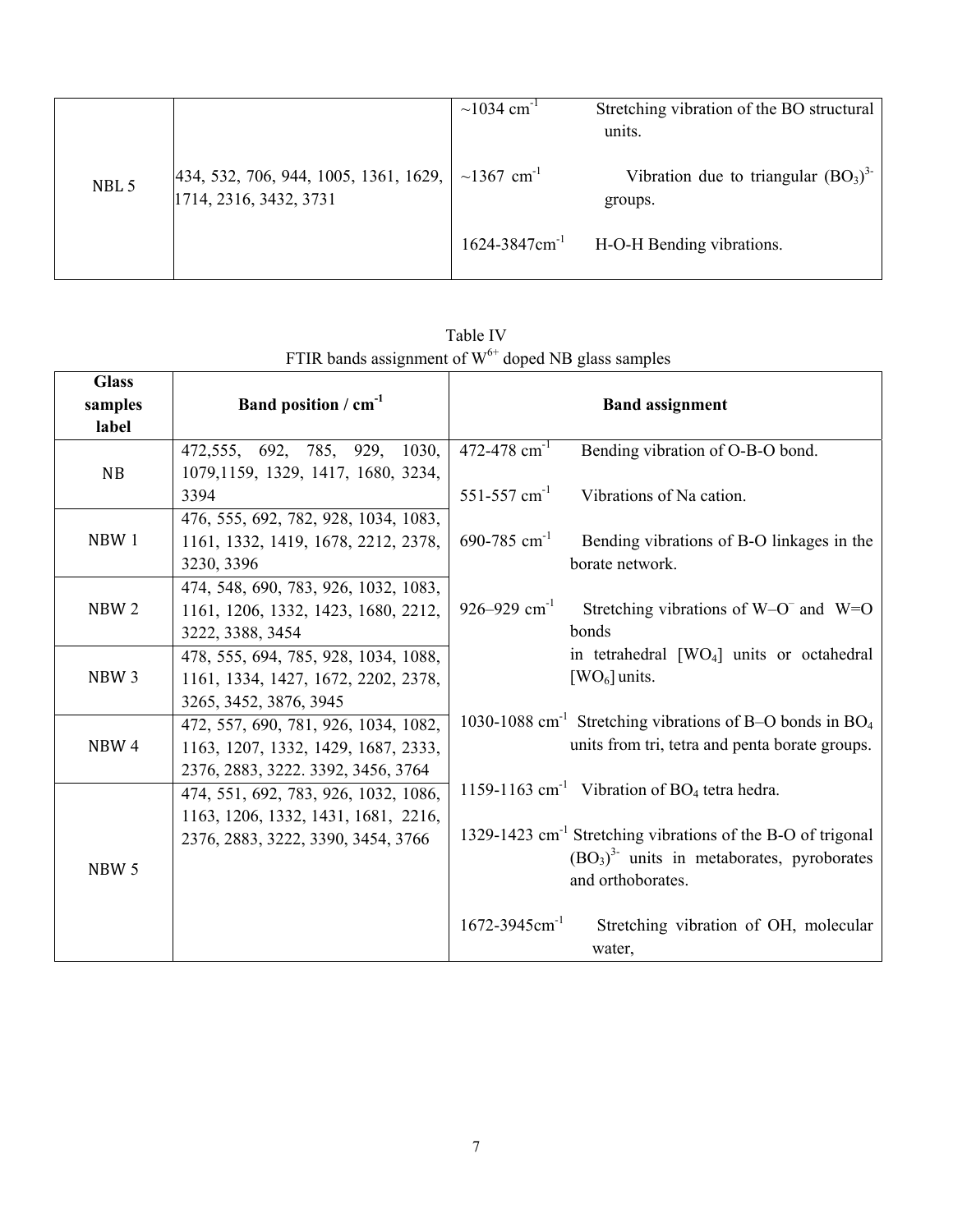The increase in Tg when compared with end members is attributed to the destruction of non-bridging oxygen  $BO<sub>3</sub>$ units in present glass system. FTIR studies in tungsten sodium borate glasses it was observed  $W^{6+}$  prefers sixcoordination and exhibits a transmittance band at 929 cm-1. In the presents study, the peak at  $929 \text{ cm}^{-1}$  is assigned to the stretching vibrations of B-O linkages BO<sub>4</sub> tetrahedra overlapping with the stretching vibrations of  $WO<sub>6</sub>$  units [25]. Infrared investigations on present glass systems reveal no significant changes in the overall structure of the glasses with composition. These glasses contained  $BO_3$  and  $BO_4$ units of various types as di, tetra, penta and ortho borates groups [2].

## IV. CONCLUSION

The effect of  $Li^+$  and  $W^{6+}$  ions are doped with sodium borate glass have been investigated using XRD, TGA, DTA and FTIR measurements. The glassy state of the samples are characterized using XRD, TGA and DTA measurements. Further, the increasing behavior of Tg and ΔT indicates increasing the strength and thermal stability of the investigated glass systems with the doping of  $Li<sub>2</sub>O$  and  $WO<sub>3</sub>$  content in sodium borate glass. From the  $\Delta T$  values it has been found that NBL glass has more thermal stability than NBW glass. The FTIR result suggests that the glass consists of  $BO_3$ ,  $BO_4$ , Li-O-Li and W-O bridging bonds forming a large glass network. The characteristic boroxol ring  $(806 \text{ cm}^{-1})$  was not observed in the present glass samples. Further, it has also been observed that  $Li<sub>2</sub>O$  and  $WO<sub>3</sub>$  contents help in converting  $BO<sub>3</sub>$  group to  $BO<sub>4</sub>$  units. This reveals that these ions also enter the glass structure as a network modifier. In the investigated glass system the four-fold boron atoms are dominated compared with the three-fold ones. As most of the band positions remained the same in the infrared spectra, it can be concluded that the structure of the glasses is stable and the impact of variation of composition on the structure is not much significant.

## V. ACKNOWLEDGEMENTS

The authors wish to express their grateful thanks to Dr.S.Barathan. Professor and Head, Department of physics, Annamalai University for his kind help and encouragements which he extended to them throughout the period of this study.

#### VI. REFERENCES

- [1] Y. B. Saddeek, A. M. Abousehly, S. I. Hussein; Synthesis and several features of the  $Na<sub>2</sub>O-B<sub>2</sub>O<sub>3</sub>-Bi<sub>2</sub>O<sub>3</sub>$ -MoO3 glasses. J. Phy. D: Apply. Phy., 40, (2007) 4674.
- [2] L.Balachandar, G. Rramadevudu, Md. Shareefuddin, R.Sayanna, Y.C. Vendhar; IR analysis of borate glasses containing three alkali oxides. Science Asia., 39, (2013) 278-283.
- [3] H. L. Tuller, D. P. Button, D. R. Uh Imann; Fast ion transport in oxide lasses. J. Non-Crys. Solids., 40, (1980) 93-118.
- [4] H. S. Ryu, J. K. Lee, J. H. Seo, H. Kim, K. S. Hong, D. J. Kim, J. H. Lee, D. H. Lee, B. S. Chang, C. K. Lee & S. S. Chung; Novel Bioactive and Biodegradable Glass Ceramics with High Mechanical Strength in the CaO- $SiO<sub>2</sub>-B<sub>2</sub>O<sub>3</sub>$  System. J. Biom. Mater. Res. Part A., 68, (2004) 79-89.
- [5] M. Sharma, K. S. Thind, G. Sharma, V. Rajendran, K. Singh, A. V. Gayathri-Devi & S. Aravindan; Structural and Acoustic Investigations of Calcium Borate Glasses. Phy. Sta. Solidi (A)., 203, (2006) 2356-2364.
- [6] Gurinder Pal Singh, Parvinder Kumar, Simranpreet Kaur, D. P. Singh; Role of  $WO_3$  in structural and optical properties of  $WO_3$ -Al<sub>2</sub>O<sub>3</sub>-PbO-B<sub>2</sub>O<sub>3</sub> glasses. Phy B, 406, (2011) 4652-4656.
- [7] A. Lawrence Bottomley, & Jiri Janata; Doping of Glass with Lithium Ion Greg Moakes. Analyt. Chem., 77, (2005) 1106-1110.
- [8] M. Abdel-Baki, A. M. Salem, F. A. Abdel-Wahab, F. EI-Diasty; Bond character, optical properties and ionic conductivity of  $Li_2O/B_2O_3/SiO_2/Al_2O_3$  glass: effect of structural substitution of Li2O for LiCl. J. Non-Crys. Solids., 354, (2008**)** 4527-4533**.**
- [9] G. Upender, V.Chandra Mouli; Optical, thermal and electrical properties of ternary  $TeO<sub>2</sub>-WO<sub>3</sub>-PbO$  glasses. Ind. J. mole. Struc., 1006, (2011) 159-165.
- [10] T. Sathyanarayana, M. A. Valente, G. Nagarjuna, N. Veeraiah; Spectroscopic features of manganese doped tellurite borate glass ceramics. J. Phy. & Chem. Solids., 74, (2013) 229-235.
- [11] G.Upender, C. P. Vardhani, S.Suresh, A. M. Awasthi, V. Chandra mouli; Structure, physical and thermal